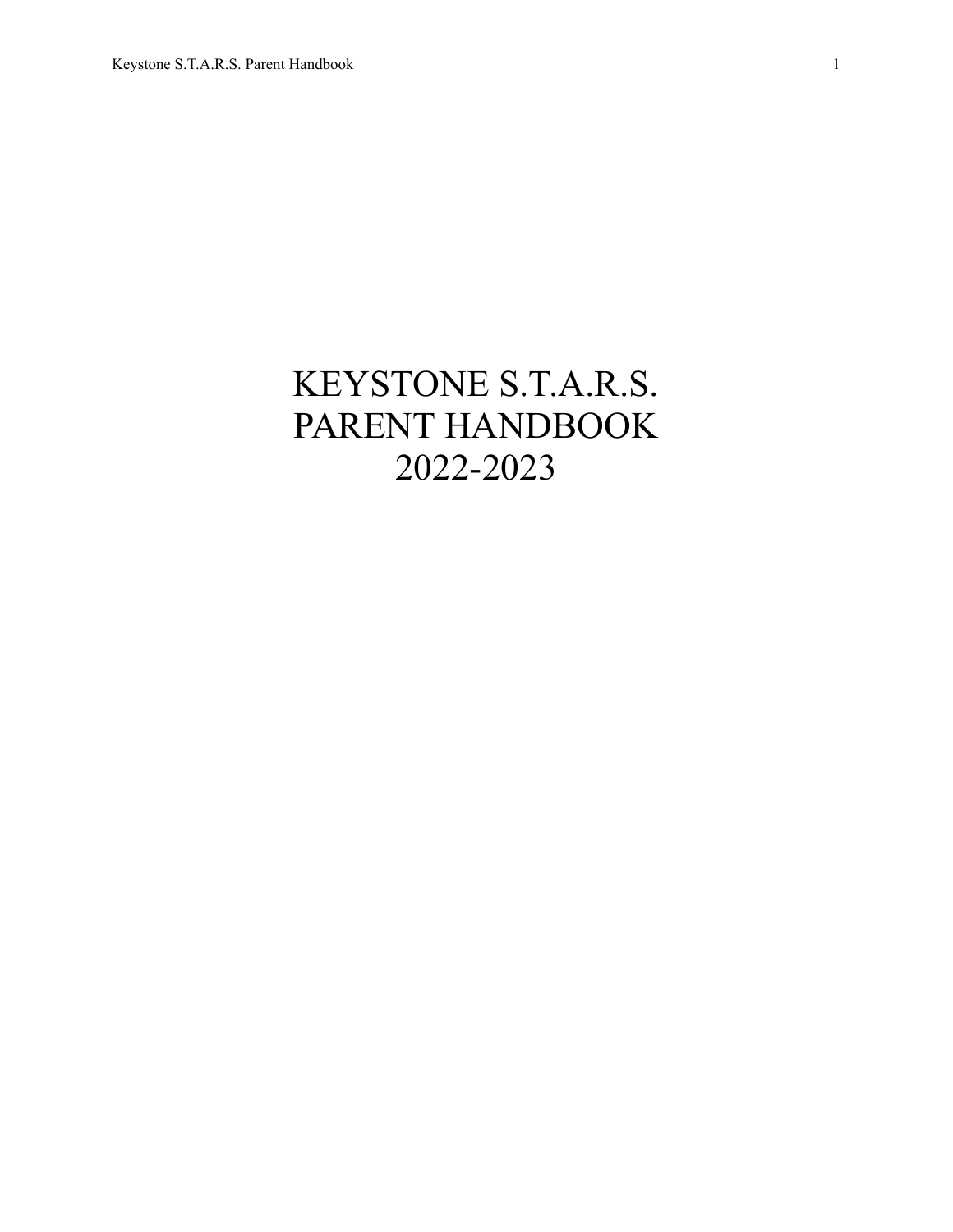# **Philosophy:**

Hello, my name is Kathi Remus and I previously owned a licensed childcare for 20 years. I also have four children from 15 years to 29 years. This long term experience has allowed me to observe, nurture and educate children on a daily basis. My goal is to provide professional caregivers, quality materials and a safe and fun learning environment.

# **Mission Statement:**

We will exceed your expectations with superior care, low staff turnover, competitive rates and above all; a mission to excite your child to belong to S.T.A.R.S.!

| <b>Hours of Operation:</b> |                                         | Monday-Friday 6:30 a.m. -7:50 a.m. Before School Care |
|----------------------------|-----------------------------------------|-------------------------------------------------------|
|                            | $3:40$ p.m.-6:00 p.m. After School Care |                                                       |

# **ENROLLMENT POLICY:**

The forms listed below must be filled out before your child can begin care. S.T.A.R.S. does not discriminate based on race, color, national origin, religion, sex or handicap.

- 1. Registration Form and Fee (\$40 for the first child, \$20 for each additional sibling)
- 2. Child Information Record
- 3. Statement of Good Health
- 4. Child Care Contract (Parent Handbook)
- 6. Medication Authorization Form(s) (If applicable)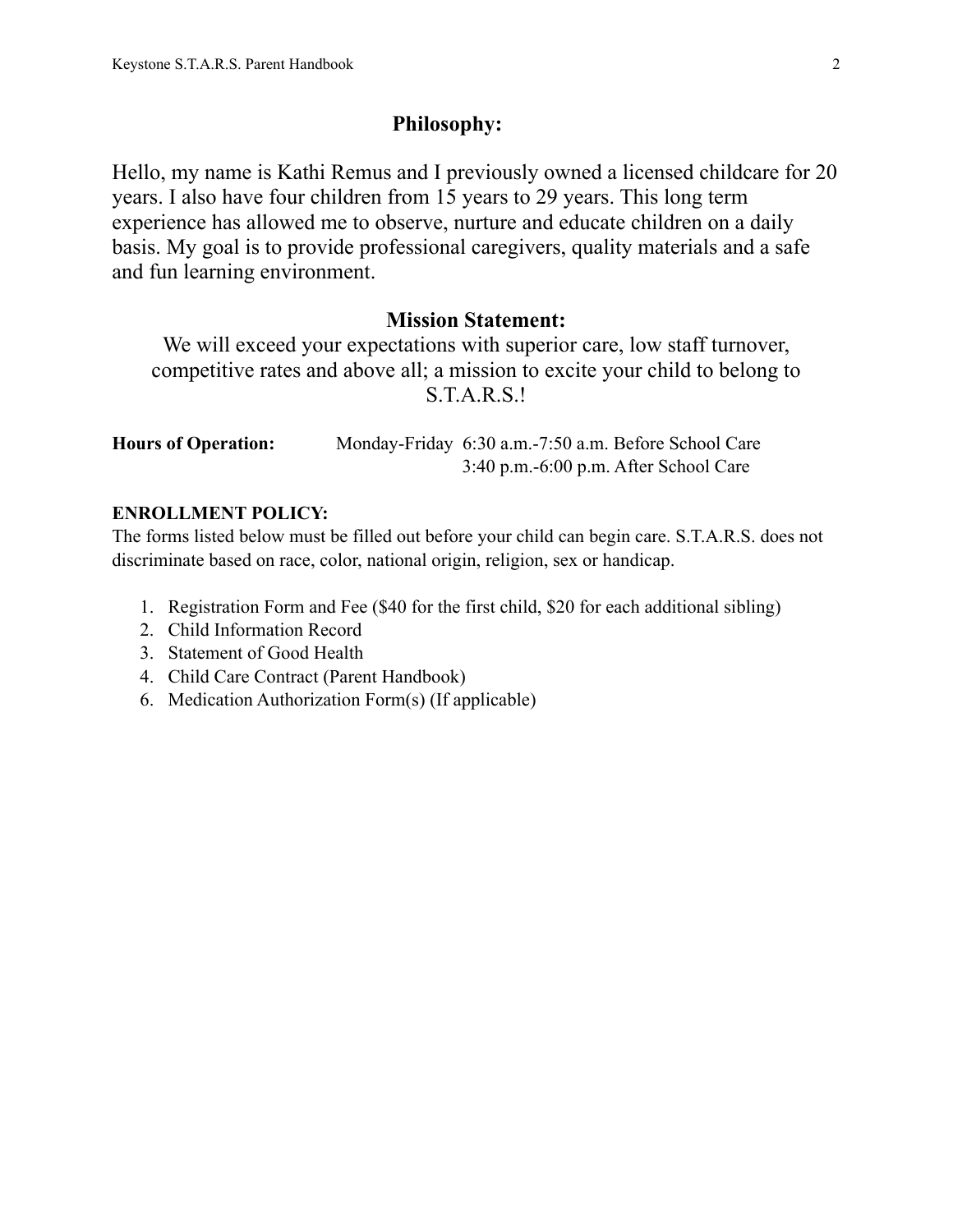*\*\*To keep track of days off and half days— please print this page.\*\**

# **HOLIDAYS/VACATIONS:**

S.T.A.R.S. is always closed when Keystone Academy is closed. Any weekdays that the school is closed for professional development, holidays and/or power failure or snow days, we will not be able to provide care. Payment is required for holidays (except for Winter Break and Spring Break), power failure, extenuating circumstances resulting in school closure (including COVID-19) and snow days. Payment is not required for professional development days. Keystone Academy and S.T.A.R.S will be closed on the following days and payment **is expected:**

| September 5    | February 20      |
|----------------|------------------|
| October 10     | May 29           |
| November 23-25 | <b>Snow Days</b> |
| January 16     |                  |

Payment is **not** required for the following professional development days and holiday breaks (care is not provided):

November 7 May 19 December 26-January 6 March 27-31

#### **HALF DAYS: (Sep. 28; Nov. 22; Dec. 7; Feb. 1; Mar. 10; Apr. 26; June 9)**

In the event of a half day, care will be provided until 12:30 p.m. without additional charge. Tuition will be required whether your child(ren) is in attendance or not. If your child(ren) will require care past 12:30 p.m., there will be an **additional** \$20 charge per child to cover extended hours of care. This fee will be required on top of their regular tuition amount. If your child is not contracted for the day that the half day falls on, you have the option to use our drop in services at the regular drop in rate of \$15 until 12:30 p.m. and \$20 for care past 12:30 p.m.

#### **CHANGING YOUR CHILD'S SCHEDULE:**

If your child is attending part time and you would like to add a day we can do so if space is available. If your child is attending part time or full time and you want to cut down on the amount of days your child is attending, or terminate services you are required to give a 2 week notice and submit a written notice via email to the Office Manger (starspayments  $@g$  mail.com). The first schedule change will be of no charge and there will be a \$10 fee for the 2nd change. You are limited to 2 schedule changes in order to maintain full time contracted rates. An unpaid break (Spring Break or Winter Break) cannot apply towards your notice. **If your child doesn't attend all the days you have reserved for him/her for the remaining 2 weeks you will still need to pay for the contracted days.**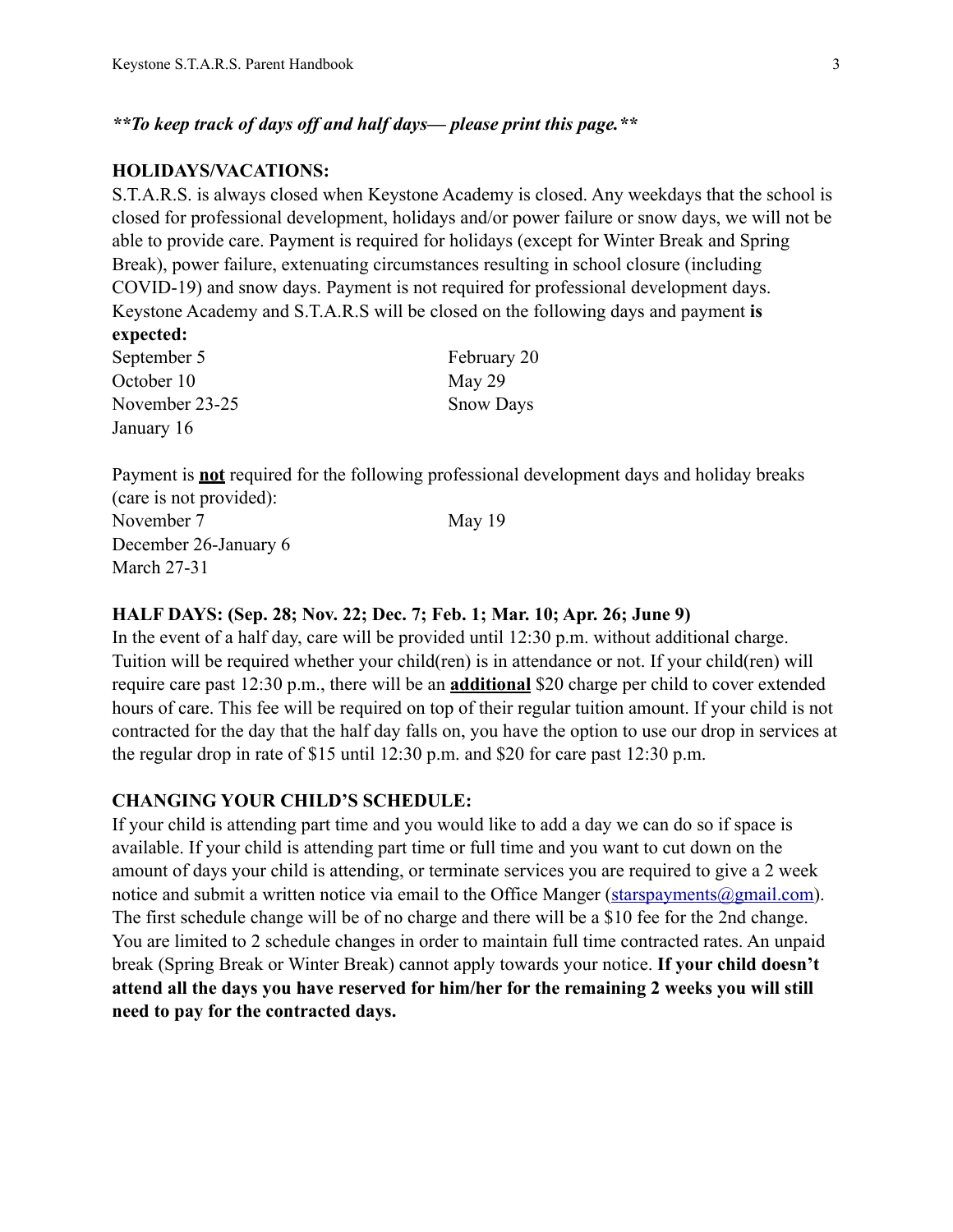#### **CONTRACTED SCHEDULE:**

This enables you to have a place held within our program. A 3 day minimum is required. Whether your child attends or not, you are responsible for your weekly tuition amount. In the event that you need your child to attend on a day that they are not normally scheduled, you may do so at a higher rate. An additional before care session (must have an active contract in before care) is \$10. An additional after care session (must have an active contract in after care) is \$15/ day. Sibling and/or employee discounts cannot be applied to sessions outside of your contracted schedule. You **cannot** attend before care if you are not actively enrolled in before care and you **cannot** attend after care if you are not actively enrolled in after care. Failure to abide by these guidelines will result in unregistered care fee's of \$5 every 10 minutes.

#### **NURSE SCHEDULES:**

If you are a nurse schedule, you must submit your schedule a month in advance via email to the following email address: [starspayments@gmail.com.](mailto:starspayments@gmail.com) If we do not receive your schedule **by the 1st** of any given month, you will be charged a \$20 late schedule fee as well as the minimum requirement of \$30 per week. If your child attends before a schedule is received you will be charged additional session rates (\$10 per morning per child and \$15 per afternoon per child). This is a firm deadline for anyone taking advantage of this flexible schedule. A 3 day minimum is required.

#### **FEES AND DISCOUNTS:**

**Registration Fee:**

A non-refundable fee of \$40 for the first child and \$20 for each additional sibling

#### **Tuition Rates:**

Before Care: \$7/day (\$35 per week) After Care: \$12/day (\$60 per week) Before & After Combination: \$17/day (\$85 per week)

# **Sibling and/or Keystone Academy Employee Discount: 10%**

Deduct 10% of your child's tuition if you are a Keystone Academy employee. Deduct 10% off the daily or weekly rate that is applied to each sibling. (The 1st child is at full price, each additional child is 10% off). Sibling discount applies to the lower paying child's rate.

#### **Late Pick-Up Fees:**

S.T.A.R.S is closed at 6:00 p.m. **This means your child is signed out by 6:00 p.m.** There is a late fee of **\$3 per minute per child** until pick-up thereafter. **Please be considerate of our staff and their obligations.** Fee's will be due at the time of pick up. If you do not have cash at the time of pick up, you will receive an invoice to your email from our Square account. If you pick your child up more than ten minutes late on three or more occasions, we have the right to terminate your child's enrollment with S.T.A.R.S.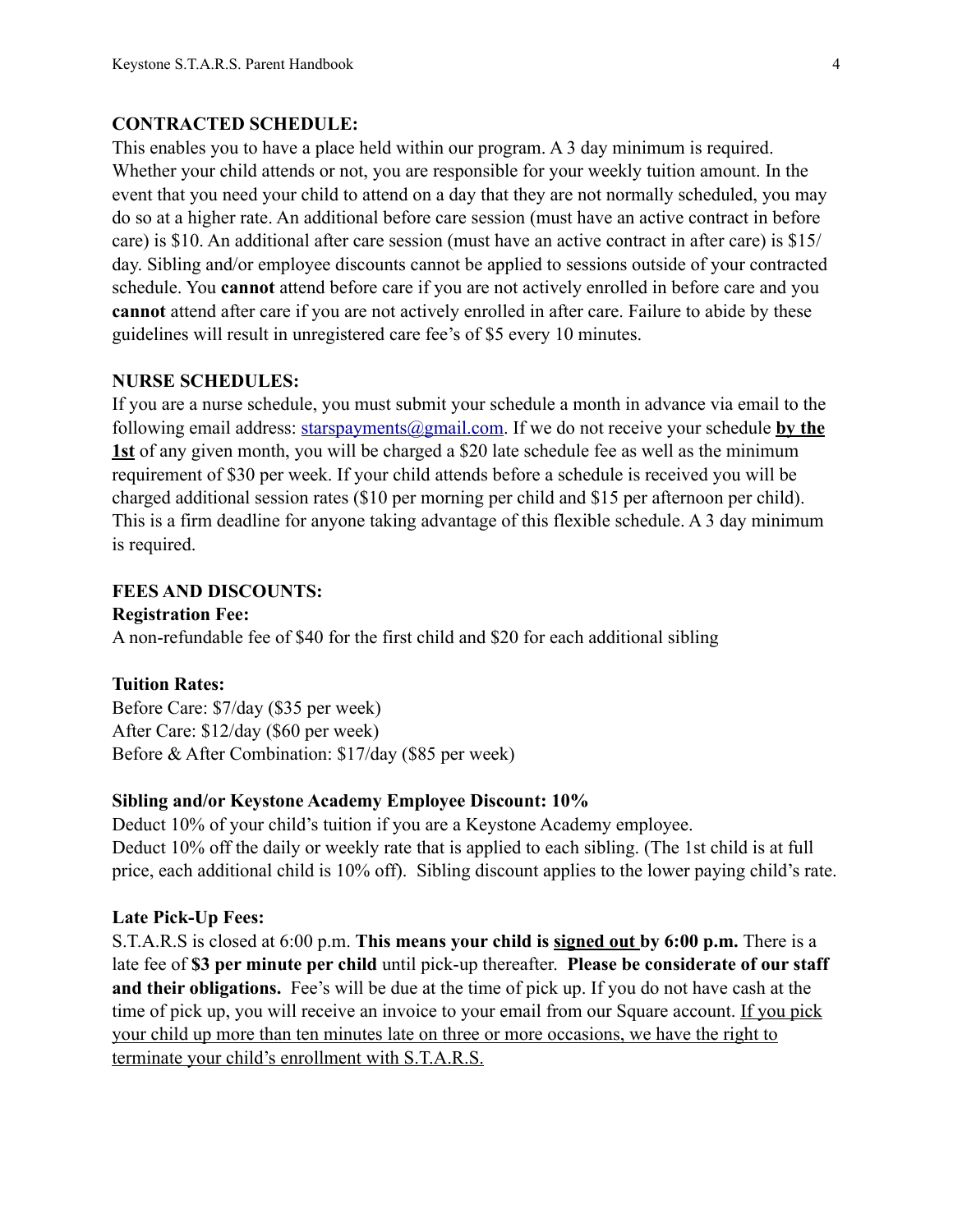#### **Returned Payment Fee:**

A charge of \$20.00 will be applied if a payment is returned due to insufficient funds or inaccurate banking information.

### **Late Payment Fee:**

Payments are due in advance by Monday. A \$10 late fee will be added to any remaining balance on Tuesday. If the payment has still not been paid by Wednesday of that week, your child will be unable to attend before and/or after care until all fee's are paid in full. In the event that we do not have school on any given Monday, your payment is still due.

# **CHILD RELEASE POLICY / ARRIVAL & DEPARTURE:**

All children will be signed in and out by a S.T.A.R.S. Employee upon the arrival of a parent/ guardian. Our attendance log is required by the State of Michigan. This is essential to our standards of quality care as children must be accounted for at all times. S.T.A.R.S. is no longer responsible for actions/incidents involving children that are signed out of our care.

Children will only be released to persons that are listed on the child's emergency cards. For the first two weeks of child's enrollment please expect to show Photo I.D. upon pick-up. This is for your child's safety. We will not release your child to you unless you can show this piece of identification.

If other's are listed on the emergency card, please instruct them to bring a Photo I.D. also. WE WILL NOT RELEASE YOUR CHILD TO ANYONE UNLESS THEY ARE LISTED ON THEIR EMERGENCY CARD. **No Exceptions!** Please understand this is for everyone's protection.

S.T.A.R.S. is not responsible for an individual's competency or sobriety when picking up a child. If there is a suspected cause for concern, we will call the police for further assessment.

If you would like to have someone pick up your child other than those listed on the emergency cards, you must add them to your brightwheel account. No verbal requests will be granted. You will still be responsible for having an authorized person pick-up your child. S.T.A.R.S. will not be held responsible for late fees in case of mishap as this is your mistake.

# **CUSTODY:**

Unless you give me court papers stating that you have been granted temporary or permanent custody, I have no legal authority to tell either parent that he/she can't pick up their child. You must have court papers to override this policy. I will need a photo copy of the court order with the court's signature. Please make sure I have these papers in your child's file. And please make sure you tell the director if there is someone that is not to pick up your child.

#### **DRESS CODE:**

All children are required to stay in their uniforms, unless it is a school authorized Spirit Day. Also, please send appropriate outdoor wear; hats, gloves, boots, rain wear, etc. This is to make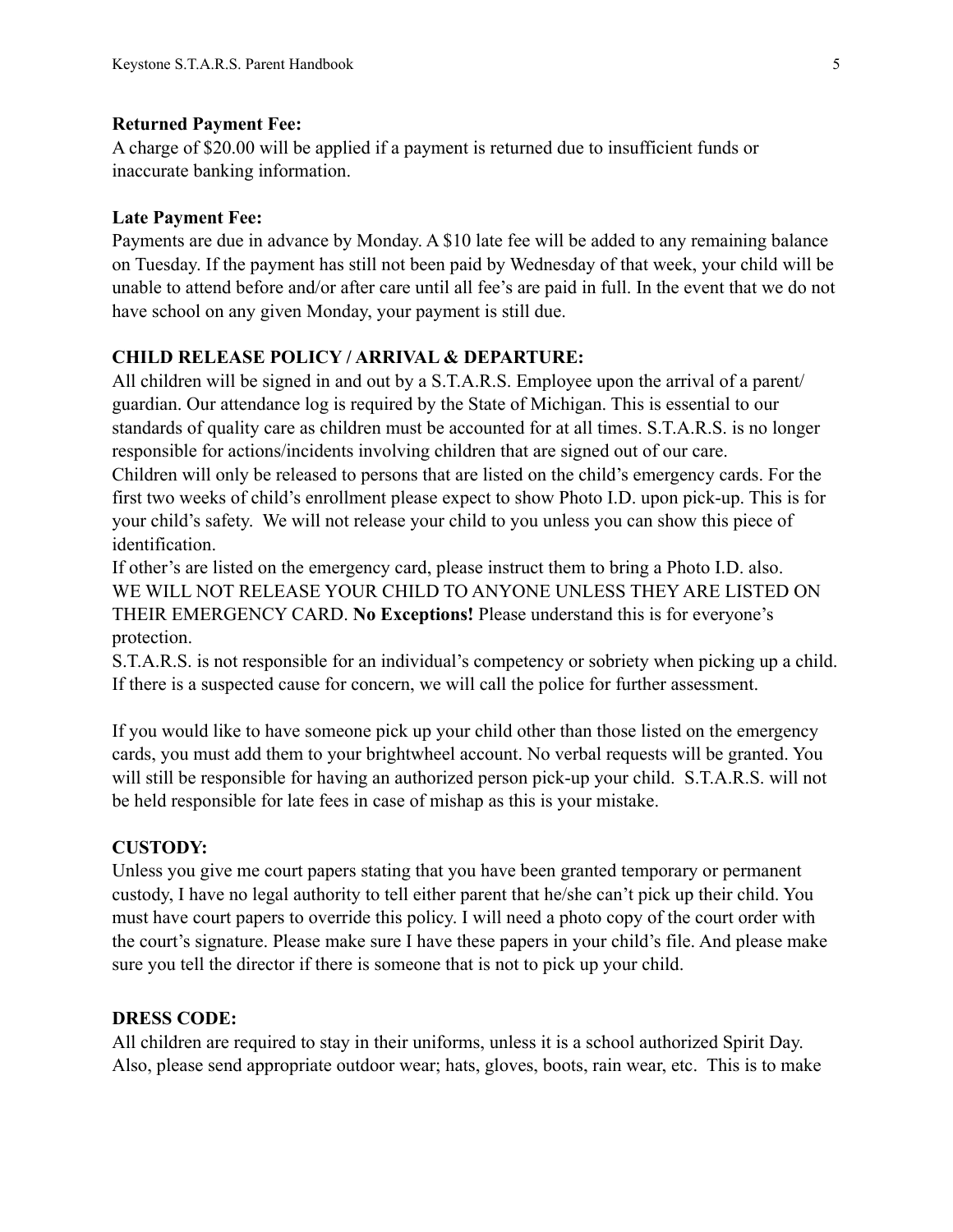sure every child is prepared should we have an outdoor activity. We are not responsible for any child not appropriately dressed.

#### **TOYS / MISCELLANEOUS ITEMS:**

S.T.A.R.S. is not responsible for any items that your child(ren) bring to before and after care. Any items that are left behind will be placed in the schools designated lost and found area. This includes all articles of clothing, personal belongings, electronics, water bottles, lunch boxes, toys, school supplies, etc.

#### **MEALS:**

**S.T.A.R.S. will provide breakfast only. (All students should bring a refillable water bottle.)**  Parents are required to provide afternoon snack. All breakfasts provided by S.T.A.R.S. will be healthy but simple; granola/fruit bars, cereal bars, and/or additional items. Please let us know if your child has allergies, we will try to accommodate, but you may be required to provide their breakfasts if the allergies are extensive or a commonly found ingredient, such as wheat or soy. Lunches and afternoon snacks are to always be provided by the parent or may be ordered through the hot lunch program (at parent's expense). Please send only healthy items as required by Keystone Academy. **We will not allow your child to drink soda, eat candy or other sugary items such as cupcakes, cookies and/or other sweets for an afternoon snack.** (These items are allowed in a lunch as a treat.) Please try to send healthy snacks for your children to maintain their energy until they go home. Examples: Fruit, yogurt, crackers, pretzels, cheese, vegetables and dip, plain cereal (no added sugar), and/or granola bars.

# **S.T.A.R.S. Daily Schedule Before School**

| 6:30 a.m. | Arrival (Activities begin: group games, manipulative's, reading) |  |  |  |  |
|-----------|------------------------------------------------------------------|--|--|--|--|
|           |                                                                  |  |  |  |  |

- **7:00 a.m. Breakfast (a.m. snack provided by S.T.A.R.S)**
- **7:45 a.m. Activities end, clean-up begins**
- **7:50 a.m. Children are released to their classrooms (Kindergarten are walked to class)**

# **After School**

| $3:15$ p.m. | Children are picked up in designated area             |
|-------------|-------------------------------------------------------|
| 3:20 p.m.   | Restroom break                                        |
| 3:30 p.m.   | Snack (parent provided)                               |
| 3:45 p.m.   | Homework time for 1-8                                 |
|             | <b>Activities for F5's-K</b>                          |
| 4:30 p.m.   | Outdoor playtime (if weather allows) or Indoor Choice |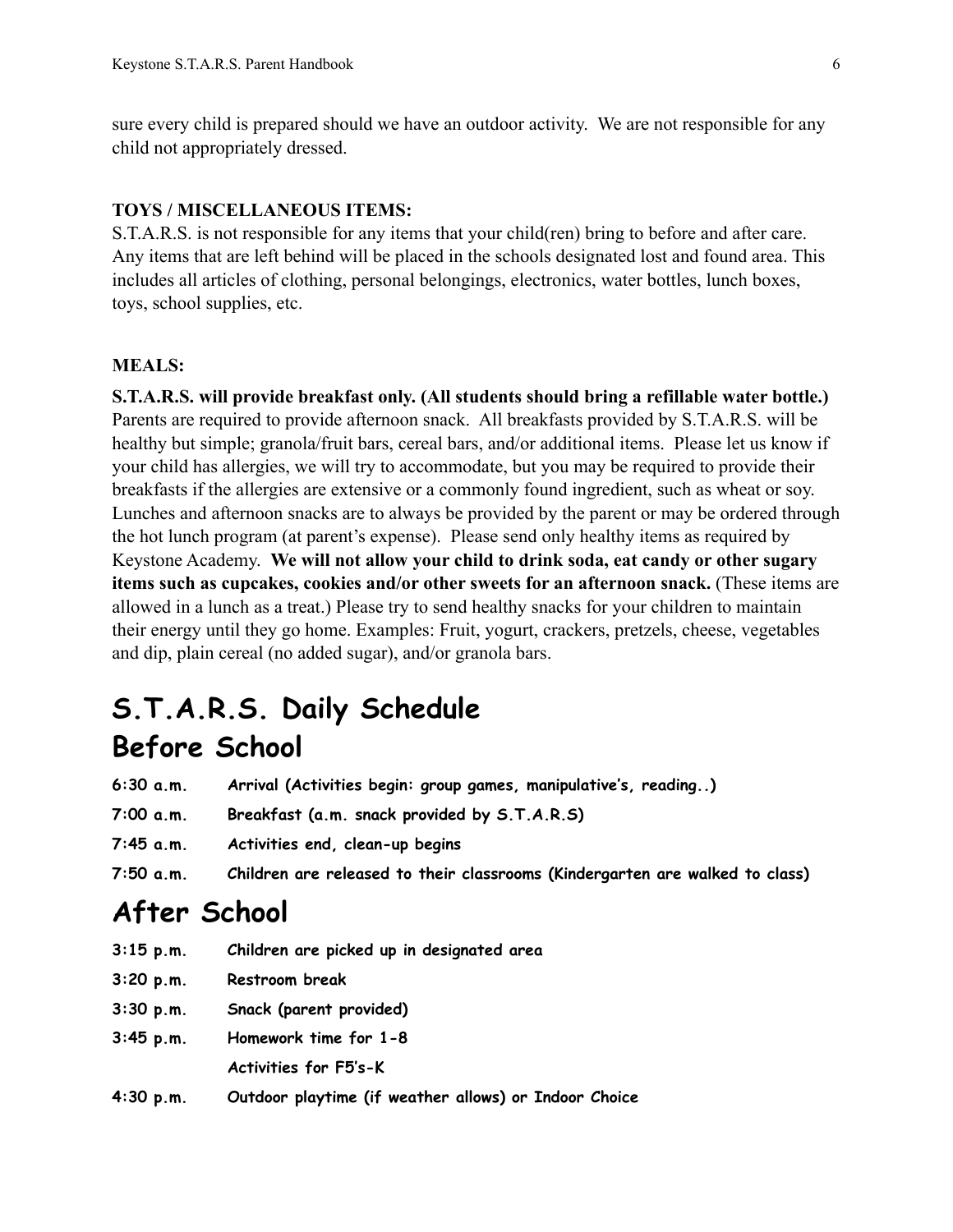#### **5:40 p.m. Clean-up**

**6:00 p.m. Closed** 

**(Please make sure your child is signed out by 6:00 p.m. and you are not just arriving at 6:00 p.m.)**

#### **OUTDOOR PLAY:**

Children will use the school's playground during outdoor play. Per the State of Michigan, this playground has not been inspected by S.T.A.R.S., as the inspection conducted for Keystone Academy is sufficient.

# **ILLNESS:**

Sick children will not be accepted into our child care program. If your child has a temperature of 100.3+ F or any visible sick symptoms, they will be denied care. If your child is sent home on Monday because they were ill, they will not be able to return for at least 24 hours. Please do not bring your child back before Wednesday or they will not be permitted to stay. The following illness policies will be strictly enforced, for the health, well being and safety of all concerned.

Examples of associated symptoms include, but are not limited to:

- 1. Fever (100.3+ F)- Child needs to be fever free for 24 hours
- 2. Nausea or vomiting
- 3. Diarrhea: runny or watery stools, or 2 looser stools within last 4 hours.
- 4. Sore throat, loss of voice, hacking or continuous coughing, runny nose with colored discharge
- 5. Runny and/or crusty eyes: watery, matted, and/or red/pink eyes are not acceptable
- 6. Unexplained rash
- 7. Lice (may not return child to care until no more nits are spotted)
- 8. Communicable diseases (chicken pox, roseola, conjunctivitis, mumps, measles, influenza, etc.)

This benefits and protects your child and the other children. We appreciate your cooperation with our sick policy!

Parents of a child with a diagnosed contagious condition (measles, head lice, pink eye, mumps, chicken pox, etc.) are asked to notify a S.T.A.R.S. employee as soon as possible so that I may alert parents to watch for symptoms in their own children.

COVID: If we have a confirmed case of COVID amongst staff or students, we will determine if the best course of action is to send home the S.T.A.R.S. class or all students enrolled in the effected group. We will properly sanitize and clear all areas that were visited by the infected person before allowing staff or students to reenter. Any infected person(s) must not return before 10 days have passed since symptoms first appeared or the individual tested positive AND they have been fever-free for at least 72 hours without the use of medicine that reduces fevers.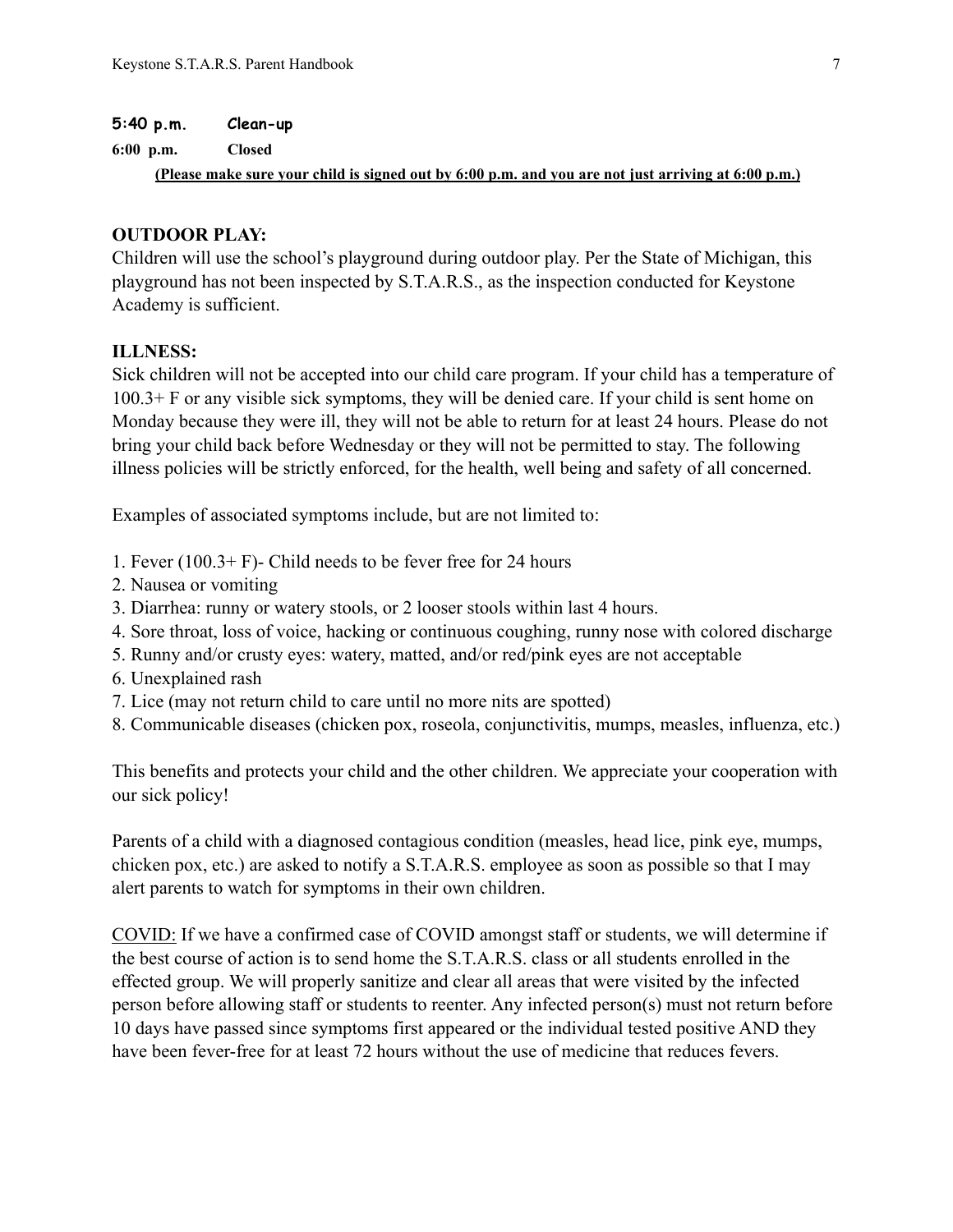# **MEDICATION:**

If your child is on medication and it needs to be taken while he/she is in childcare, the medicine must be in the original container and labeled with the child's name, doctor's name, name of medication, dosage, and when to be taken. If medication is to be taken only twice a day, i.e. (morning & night) then it will need to be done at home. A medication form will need to be filled out that morning so please make sure you have a few extra minutes. S.T.A.R.S. will not administer medication until it has been given by the parent/guardian at least for 24 hours. If a child is going to have an allergic reaction to the medication it should happen in those first 24 hours sometimes up to 48 hours. If your child refuses to take medication, S.T.A.R.S will not force them to take it.

All prescription & non-prescription medicine must have a form filled out and be approved by the director.

#### **INJURIES:**

Minor cuts and bruises suffered while at S.T.A.R.S. will receive proper care -- they will be washed with soap and warm water and properly bandaged. You will be notified upon arrival.

If a serious accident should occur you will be contacted immediately for instructions; unless this would endanger your child's life. In that case S.T.A.R.S. will take necessary steps such as; calling the hospital, doctor, 911 etc.. All injuries need to be documented. You will be asked to sign an injury report.

#### **PARENT NOTIFICATION OF THE LICENSING NOTEBOOK:**

Child Care Organizations Act, 1973 Public Act 116

Michigan Department of Human Services

All child care centers must maintain a licensing notebook which includes all licensing inspection reports, special investigation reports and all related corrective action plans (CAP). The notebook must include all reports issued and CAPs developed on and after May 27, 2010 until the license is closed.

• This center maintains a licensing notebook of all licensing inspection reports, special investigation reports and all related corrective action plans.

• The notebook will be available to parents for review during regular business hours.

• Licensing inspection and special investigation reports from at least the past two years are available on the Bureau of Children and Adult Licensing website at **www.michigan.gov/ michildcare.**

#### **FIRE:**

In the event of a fire, we would evacuate the school immediately and gather together outside. This will be practiced at least once a month, in conjunction with Keystone Academy so the children are familiar with what to do.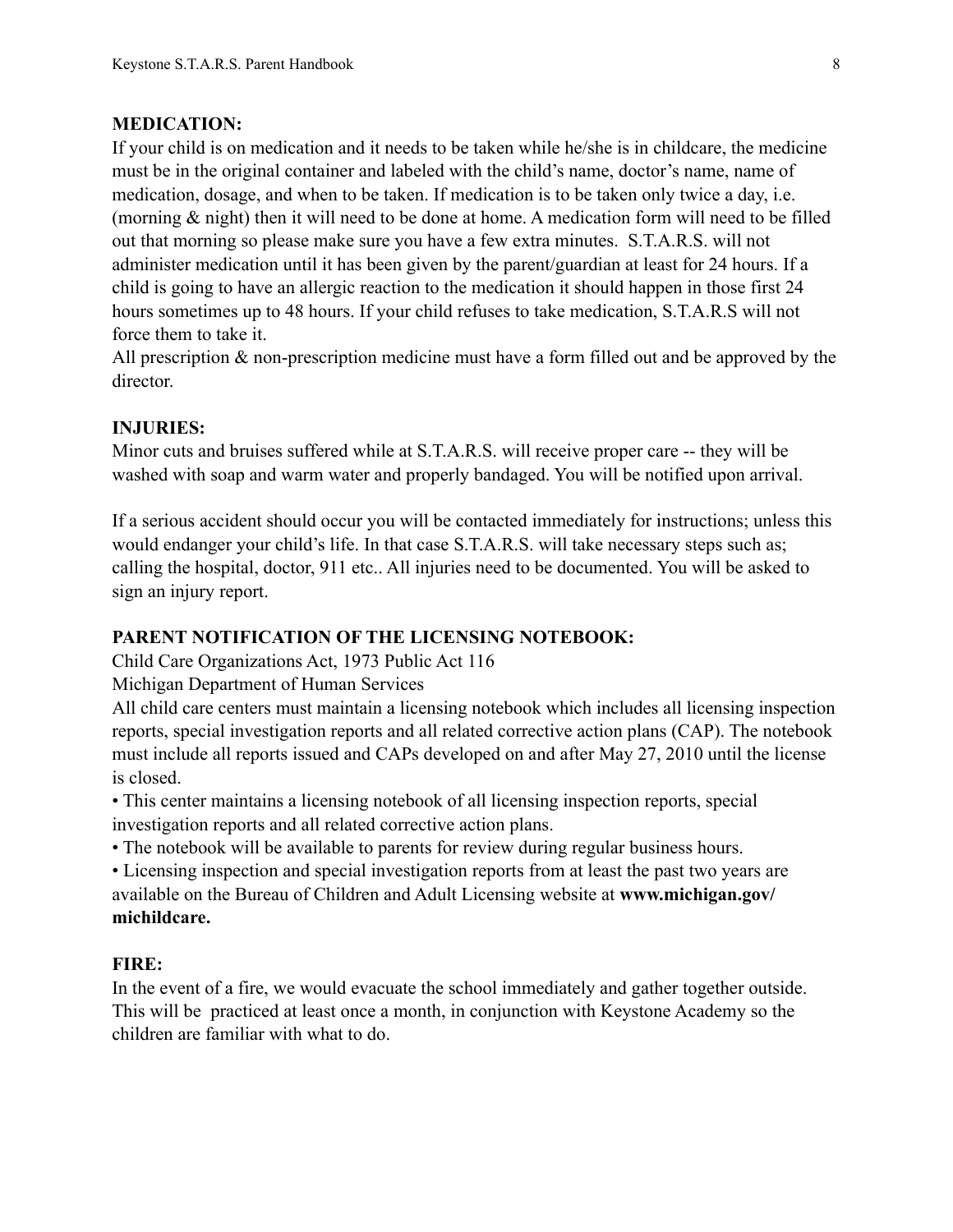# **TERMINATION OF SERVICES:**

S.T.A.R.S. has the right to terminate childcare services to any child without notice if that child threatens (verbally or physically) a staff member or another child, or themselves, payment is not made when it is due after the one day grace period and/or parent engages in any inappropriate actions toward staff or another parent or child.

Some examples are below (but not limited to):

\*3 corrective action plan write-ups

\*Weekly childcare not paid on time

\*3 Uncontrolled bowel or urine incidents (Every child must be completely toilet trained) \*More than three late pick-ups in a school year. (S.T.A.R.S. will be closed at 6:00 p.m. Your child must be signed out and exiting the building by this time.)

\*Parent and/or designated caregiver (grandparents, neighbors..) engages in profanity, and/or other disrespectful behavior directed towards a staff member or child.

- \*Indecent Exposure
- \*Violence (physically harming another student or staff member)

Two weeks written notice is required to withdraw your child from care. Notice cannot be given on Monday for that week. Notice must be given by Friday for the two week notice to begin that following Monday, as it is a full two week pay period. An unpaid break (Spring Break or Winter Break) cannot apply towards your notice. If you do not wish to bring your child, payment is still due.

In the event that a student is expelled from our program, a refund will not be issued for the current week of the expulsion.

# **DISCIPLINE POLICY:**

At S.T.A.R.S., we will minimize the need for discipline by providing an eclectic schedule of creative and educational activities. As the need for discipline occurs we will be following Keystone Academy Discipline Policy as stated in the Keystone Academy Handbook. If you would like a copy of this, let a staff member know and we will provide you with one. Aftercare is still apart of the school environment so we would like to remain consistent; therefore, the school policy and aftercare policy will be the same.

Under NO CIRCUMSTANCES will there be any corporal punishment used, such as; spanking, physical abuse, verbal abuse, name-calling or isolation.

If your child is having discipline issues at Keystone Academy during school hours they must be back to class by 2:45 p.m. and showing no signs of behavior issues such as physical violence or verbal defiance. Children must be ready to cooperate with S.T.A.R.S. teachers and activities. **In the event that children become out of control during S.T.A.R.S. we will call the parent to pick them up. If they are not picked up within 30 minutes of the placed call, a 1 day suspension will be put in place for the following day. (payment is still expected)**